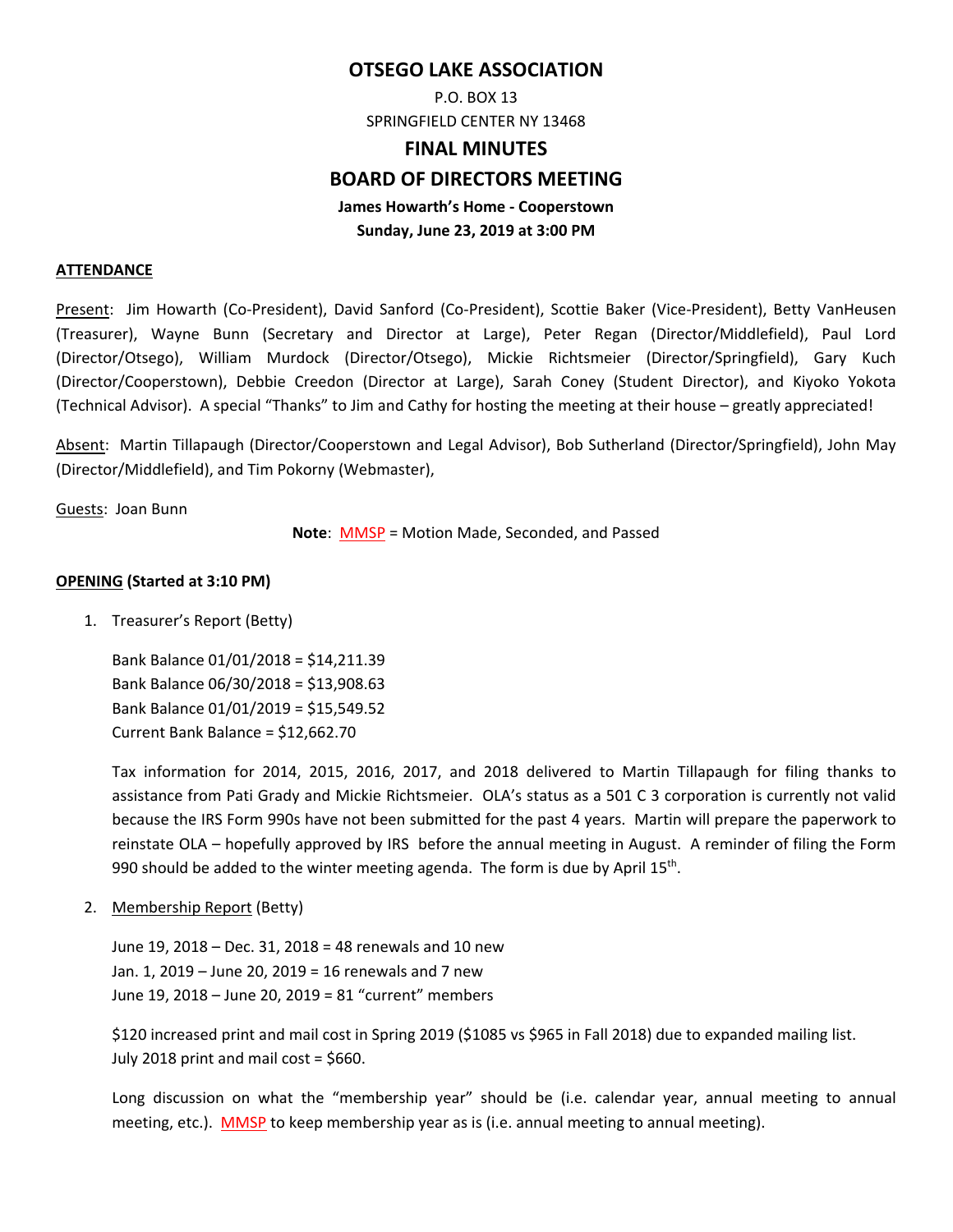#### **NORMAL ITEMS**

- 3. Website (Tim) No report.
- 4. Newsletter Susan O'Handley will again coordinate, print, and mail the Fall newsletter (date to be determined). Theme of newsletter will be "Messages In Water" and all articles and photos should be submitted to Scottie and Susan (date to be determined). Potential articles include Co‐Presidents message, application for membership, merchandise for sale (Scottie), photographs, annual meeting (Mickie), suggestion to recycle newsletter, boat parade (Wayne), water safety, and Otsego Lake Association in Michigan (Wayne). Goal is to expand the mailing list to include other groups. A draft copy of the newsletter will be sent to all BOD members for review and comments.
- 5. Merchandise (Scottie) Scottie has ordered new OLA embroidered logo golf towels to be sold for \$18 each. All other items are currently all set. Mickie is coordinating a display table for non‐profit organizations at the OLT Farmers' Market on a Saturday. OLA can display information and pass out membership applications but cannot sell merchandise.
- 6. No Wake Zone Buoys, Signs, and Volunteer Dive Team (Paul) All NWZ buoys have been deployed for 2019. Lakefront and Five Mile Point spar buoys were lost but recovered by experienced divers. One spar buoy was sliced by ice. Dive team is largely college students from Paul's classes. Experienced divers are "aging out". New NWZ signs are needed (20), total cost is \$350 of which OCCA has contributed \$200, **MMSP** for \$150 for new NWZ signs. Letter of thanks to OCCA is needed.
- 7. Boat Inspections / Boat Washing Station (Paul) No longer any grants to pay for inspectors Village problem. Clean, Drain, and Treat paddler signs are needed. "It's the Law" signs needed only if Governor signs extension to over-the-road law. Hybrid pondweed is spreading in Otsego Lake. Cooperstown: no boat attendants were hired (no one applied), no Village employees were trained in 2019, 2 CRISP AIS "blue vest" stewards are covering Lakefront, boat washing occurring regularly. Springfield: Town Supervisor Freeland is unhappy with NYS Department of Health because DOH is requiring water treatment at Springfield Landing and the Community Center costing the Town tens of thousands of dollars, current plan is to hire Bob Craft and cross train all life guards, keep Bob and one existing CRISP AIS steward on site ‐ each working 20 hours at Springfield. Canadarago Lake: NYS Parks and DEC are talking, one full time and one part time plus some volunteer hours for boat inspections. Boat wash tags are \$0.35 each if purchased in quantity of 500+ (\$175+), purchased by Paul Smith's College in 2016 (American Casting & Mfg. Corp., 51 Commercial St., Plainview NY 11803). MMSP for \$200 for boat wash tags. Otsego Land Trust is organizing a free boat washing demonstration at Brookwood Point for non‐ powered boats – OLA to be a partner.
- 8. Annual Meeting (Bob) Scheduled for August 10, 2019 at Fairy Spring Park. A work detail is scheduled for Friday, August 9<sup>th</sup> at 2:00 PM to set up tables, chairs, etc. Some construction equipment and materials from the Pioneer Street project may need to be removed from the upper parking lot. Mayor Ellen Tillapaugh of Cooperstown will present "Otsego Lake Parks: History and Amusing Anecdotes". Other items will include Lake Citizen Award, scientific updates, proposed by‐law change, silent auction, OLA merchandise, and election of officers. Coffee and donuts at 8:30 AM with meeting from 9:00 to 11:00 AM. Jim and David will meet with Jim Kevlin, Editor of The Freeman's Journal, one week before the annual meeting – Kevlin will publish an article about OLA in the August  $7<sup>th</sup>$  edition.
- 9. Boat Parade (Wayne) OLA's Annual "We Love Our Lake" Boat Parade will be held on Thursday July 4<sup>th</sup> at 4:00 PM with the theme of "Red, White, and Blue  $-$  It's the  $4<sup>th</sup>$  of July". The parade will start at the lakefront in Cooperstown, travel along the westerly shore of the lake, and end at Three Mile Point where the winners will be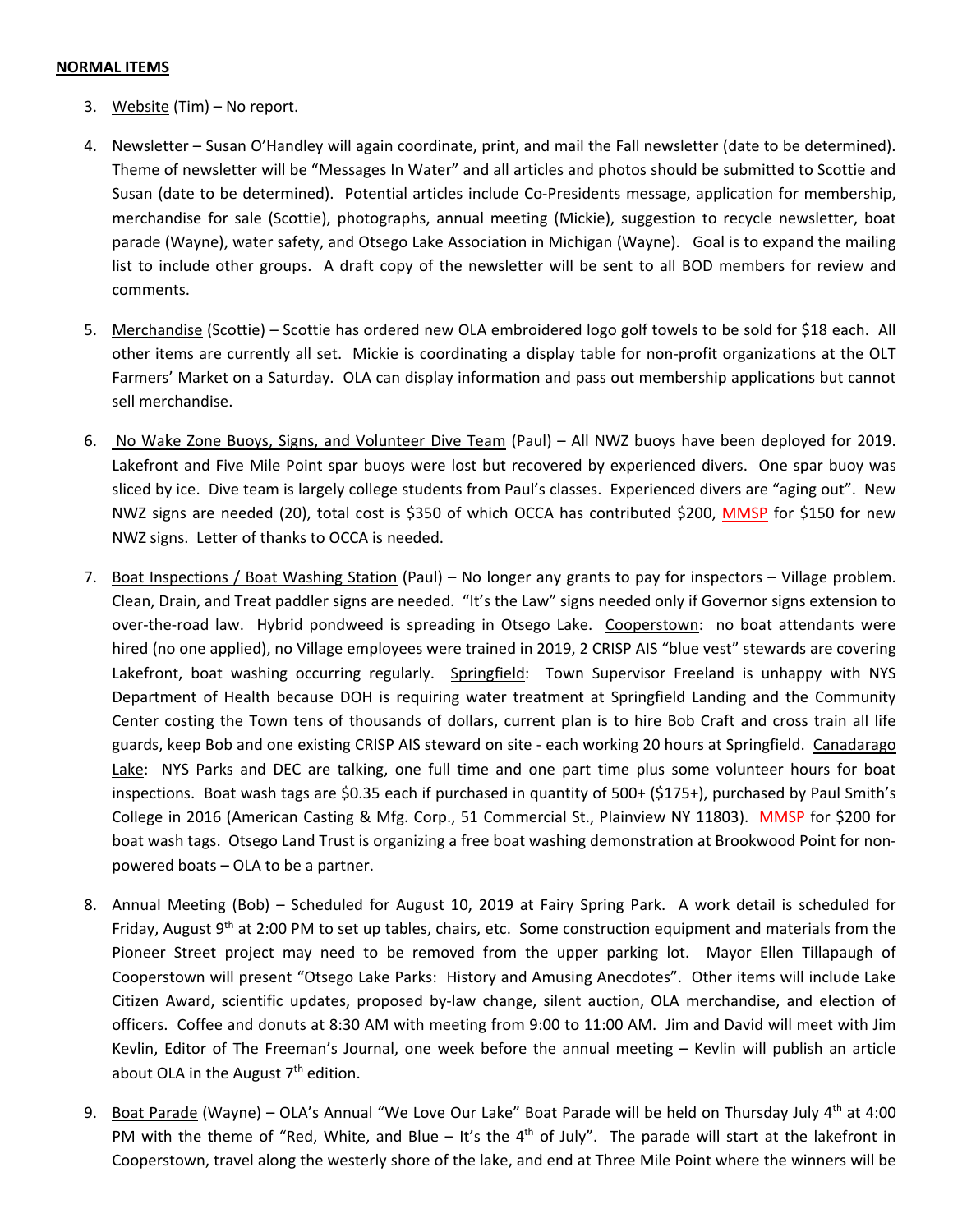announced and prizes given out. Scottie has purchased the prizes (OLA embroidered logo golf towels) which will be awarded to 5 general winners and 1 grand prize winner. The local clergy will do a "blessing of the boats" just before the parade starts. The Otsego County Sheriff's Marine Patrol has been invited to participate in the parade or just observe for safety violations. MMSP for \$90.25 for printing of 50 colored flyers at The Copy Shop.

### **NEW BUSINESS**

- 10. Lake and Valley Garden Club A public program on "Great Healthy Yards" will be presented at Templeton Hall on July  $10^{th}$  at  $10:00$  AM
- 11. E-Mail Motions by OLA Board A long discussion about passing motions via e-mail resulted in a need for a change to the OLA by‐laws. Paul and Wayne will coordinate the change to be presented at the annual meeting.

#### **OLD BUSINESS**

- 12. Letter to New Lakeside Home Owners (Paul and Debbie) Paul and Debbie have completed a letter from OLA to be given or sent to all new lakeside home owners on Otsego Lake in the Town of Otsego advising them to be aware of, and then follow, local Town and Village regulations before they undertake any project. The letter has been distributed to the local real estate firms to be given out upon the closing of the property. Otsego County can also generate a list of properties that have just sold. A similar letter is now needed for the Town of Middlefield and the Town of Springfield.
- 13. Letter to Renters, Motel/B&B Guests, and Seasonal Residents (Wayne and Debbie) Wayne and Debbie have completed a letter from OLA to be given to renters, motel/B&B guests, and seasonal residents on the lake advising them about boater safety and regulations, no wake zones, invasive species, etc. Debbie will coordinate distribution of this letter in the summer of 2019.
- 14. Otsego County Water Quality Coordinating Committee (Mickie) Mickie, Jim, or Kiyoko will try to attend future meetings (scheduled for last Wednesday of the month). None have been held lately.
- 15. Coordination with Other Organizations: OCCA, Otsego 2000, and OLT (Board) Mickie and Scottie will continue to work with these organizations; need to mention Otsego 2000 in OLA fall 2019 newsletter (if not mentioned in the spring 2019 newsletter) regarding their future funding for the boat washing station once the grant funding runs out.
- 16. Rain Garden at Cooperative Extension Office on Lake Street (Bob) Bob reported that the group planning this rain garden is still applying for funding for the approximately \$200,000 project. Further action by OLA is still tabled.

#### **NEXT BOARD MEETING**

17. Date for Next Board Meeting – The next OLA Board meeting is scheduled for Saturday, August  $10^{th}$  at 11:00 AM after the annual meeting.

#### **ADJOURNMENT**

18. MMSP to adjourn the meeting at 4:50 PM.

Respectfully submitted, K. Wayne Bunn Secretary and Director at Large (Continued for Motions Passed via e‐Mails)